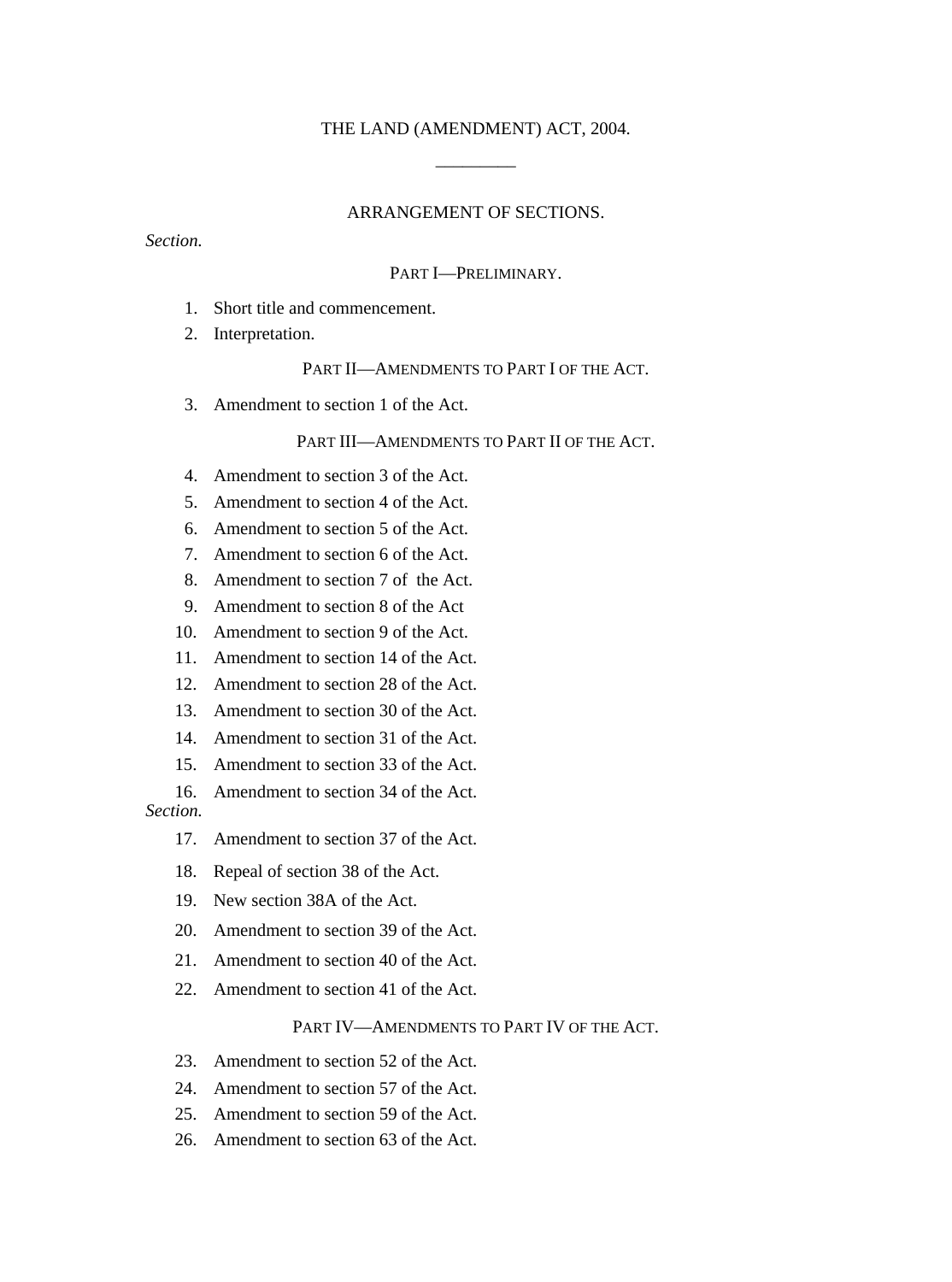- 27. Replacement of section 64 of the Act.
- 28. Amendment to section 68 of the Act.

### PART V—AMENDMENTS TO PART V OF THE ACT.

- 29. Amendment to section 74 of the Act.
- 30. New section 75A of the Act.
- 31. Amendment to section 76 of the Act.
- 32. Amendment to section 78 of the Act.
- 33. Amendment to section 79 of the Act.
- 34. Insertion of new sections 79A-79D.
- 35. Repeal
- 36. Amendment to section 89 of the Act.

### PART V—MISCELLANEOUS AMENDMENTS.

- 37. Amendment to section 91 of the Act.
- 38. Amendment to section 93 of the Act.
- 39. Amendment to section 95 of the Act.
- 40. Miscellaneous amendments to the Act.
- 41. Amendment of Registration of Titles Act.

## **THE LAND (AMENDMENT) ACT, 2004.**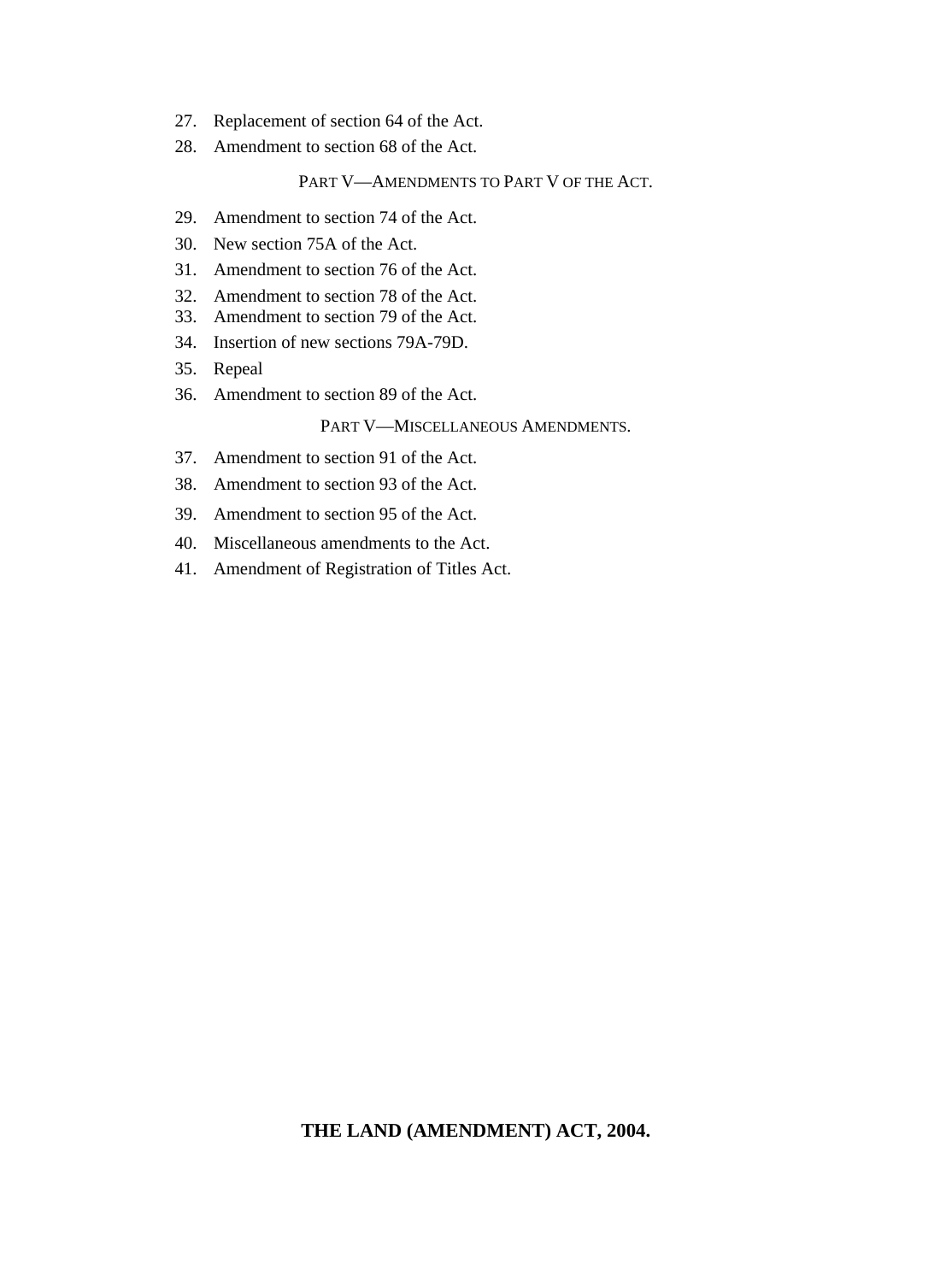## **An Act to effect certain amendments to the Land Act, Cap. 227; and to provide for other related and incidental matters.**

DATE OF ASSENT: 18th March, 2004.

*Date of commencement:* 18th March, 2004.

BE IT ENACTED by Parliament as follows—

## PART I—PRELIMINARY.

## **1. Short title and commencement.**

(1) This Act may be cited as the Land (Amendment) Act, 2004.

(2) This Act shall come into force on the date of assent.

## **2. Interpretation.**

In this Act, unless the context otherwise requires—

"the Act" means the Land Act, Cap. 227;

PART II—AMENDMENTS TO PART I OF THE ACT.

## **3. Amendment to section 1 of the Act.**

Section 1 of the Act is amended—

- *(a)* by inserting immediately after the definition of "Commission" the following—
	- "Commissioner" means the Commissioner for Land Registration and includes Assistant Commissioner, Principal Registrar of Titles, Senior Registrar of Titles, Registrar of Titles, or District Registrar of Titles so appointed to the extent that he or she has been anthorised to exercise or perform any power or duty conferred or imposed by this Act upon the Commissioner";
- *(b)* by repealing the definition of "Land Tribunal" and replacing it, in the appropriate place, with the following new definition—
	- "District Land Tribunal" means the District Land Tribunal established under section 75 of this Act;
- *(c)* in the definition of "public works" by repealing "hydrogeological";
- *(d)* by repealing the definition of "Registrar";
- *(e)* by inserting immediately after the definition of "tenant by occupancy" the following definition—
	- "third party right" means a right, interest, privilege or liberty which a person has or possesses, either indefinitely or for life or for a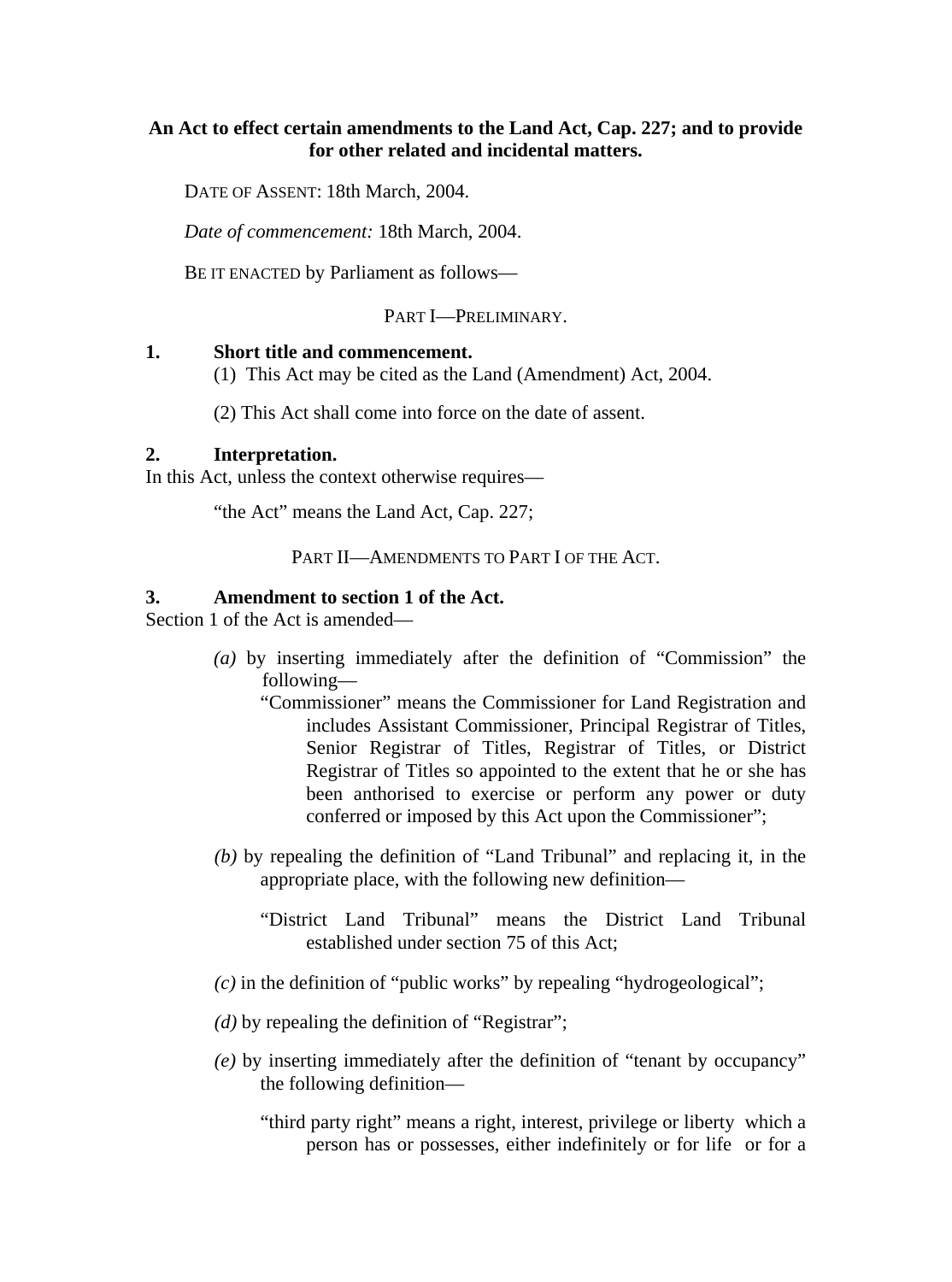lesser period under customary law, common law or equity to use or occupy for a specific purpose or for a specific period all or part of the land of a landowner or to prevent a landowner from exercising any right, interest, privilege or liberty in, on, under or over his or her land, and includes but is not limited to, an easement, a profit a prendre, a usufructuary right, a restrictive covenant, a right arising out of a share-cropping agreement, a right of a person as a member of a group to go on to and to gather and use the fruits of communally owned land or a right to use land which a spouse may acquire by virtue of marriage, but does not include a lease or sub-lease;"

*(f)* by substituting for the definition of "urban area" the following—

"urban area" means an area gazetted as an urban area by the Minister responsible for urban affairs.

PART III—AMENDMENTS TO PART II OF THE ACT.

## **4. Amendment to section 3 of the Act.**

Section 3 of the Act is amended—

- *(a)* in subsection (2), by inserting immediately after "any person" in paragraph *(b)*(iv), the words "either as a gift inter vivos or"; and
- *(b)* in subsection (5) *(d)*, by substituting for the words "for services" the words "for goods or services or both".

## **5. Amendment to section 4 of the Act.**

Section 4 of the Act is amended by substituting—

*(a)* for subsection (2) the following—

"(2) A certificate of customary ownership shall be in the prescribed form.";

*(b)* for the word "parish" occurring in subsection (3) the word "area".

## **6. Amendment to section 5 of the Act.**

Section 5 of the Act is amended by substituting for the word "parish" appearing in paragraph *(d)* of subsection (2) the word "area".

## **7. Amendment to section 6 of the Act.**

Section 6 of the Act is amended by—

- *(a)* substituting for the word "parish" occurring in subsection (2) the word "area":
- *(b)* substituting for the word "parish" occurring in subsection (4) the word "area":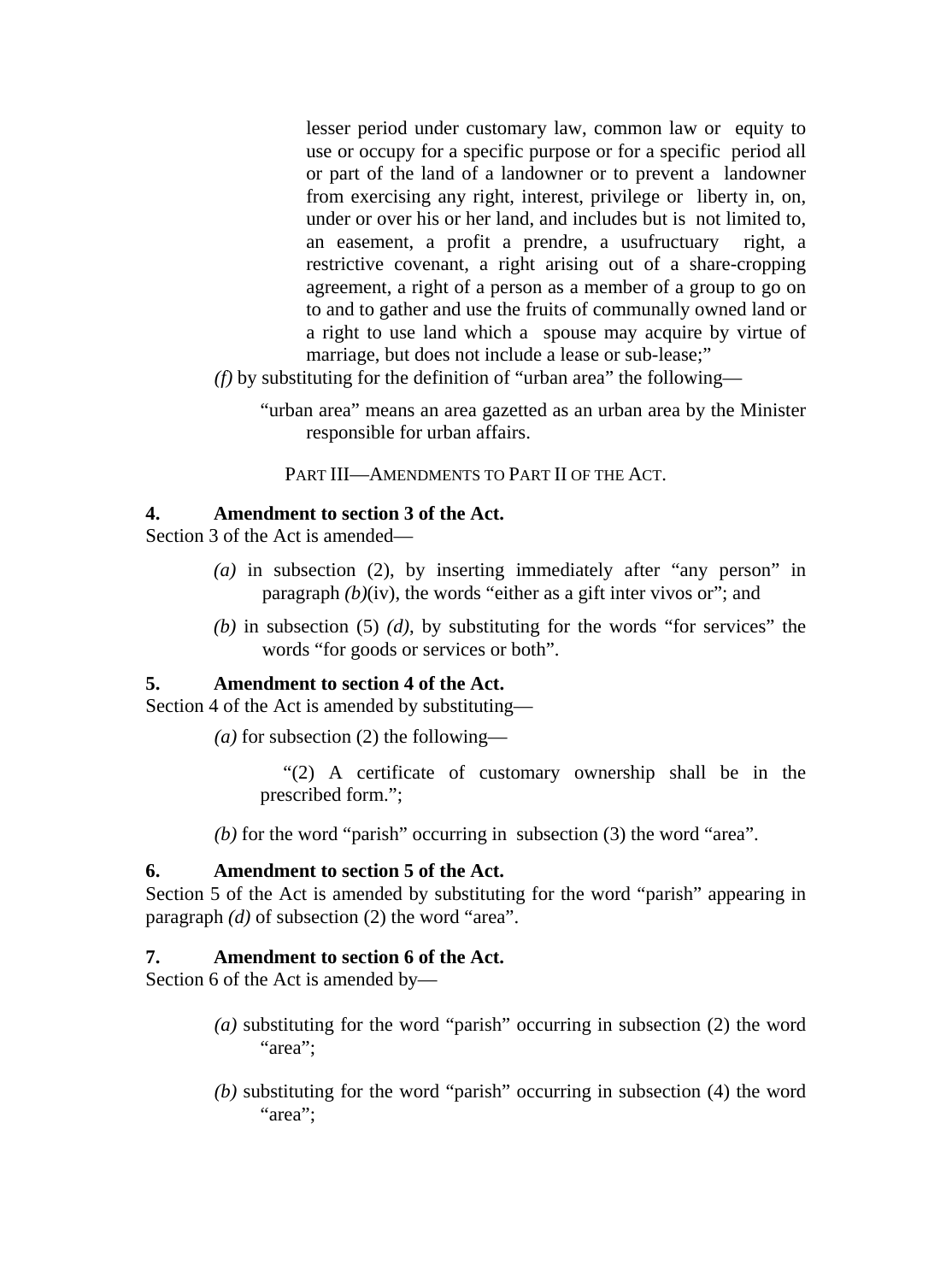- *(c)* substituting in subsection (4) the words "about land" with "about the land" and deleting the words "within the parish" appearing between the words "tenure" and "to"; and
- *(d)* substituting for the word "parish" occurring in paragraph *(d)* of subsection (6) the word "area".

## **8. Amendment to section 7 of the Act.**

Section 7 of the Act is amended—

- $(a)$  in subsection  $(1)$ 
	- (i) in paragraph *(a),* by substituting for the words "issue that", the words "approve the issue of a";
	- (ii) in paragraph *(b),* by substituting for the word "issue" wherever it occurs, the words "approve the issue of";
	- (iii) by substituting for paragraph *(d)* the following paragraph—
		- "*(d)* reject the report of the Committee and where the recommendation of the Committee is to issue a certificate, refuse the issue of a certificate and where the recommendation of the Committee is to refuse the issue of a certificate, approve the issue of a certificate".

*(b)* in subsection (3) by deleting the words "by the Board";

- *(c)* by substituting for subsection (5), the following subsection—
	- "(5) Where the Board approves the issue of a certificate of customary ownership with or without conditions, restrictions or limitations, the Recorder shall issue the applicant with a certificate in the terms of the decision of the Board."

# **9. Amendment to section 8 of the Act.**

Section 8 of the Act is amended in subsection (2) by inserting after "land" in paragraph *(h),* the words "either as a gift inter vivos or".

# **10. Amendment to section 9 of the Act.**

Section 9 of the Act is amended in subsection (3), by substituting for the word ""parish" the word "area".

# **11. Amendment to section 14 of the Act.**

Section 14 of the Act is amended, in subsection (2) by substituting for the words "for Surveys and Mapping" the words "responsible for surveys".

# **12. Amendment to section 28 of the Act.**

Section 28 of the Act is amended by the repeal of subsections (5), (8) and (10).

# **13. Amendment to section 30 of the Act.**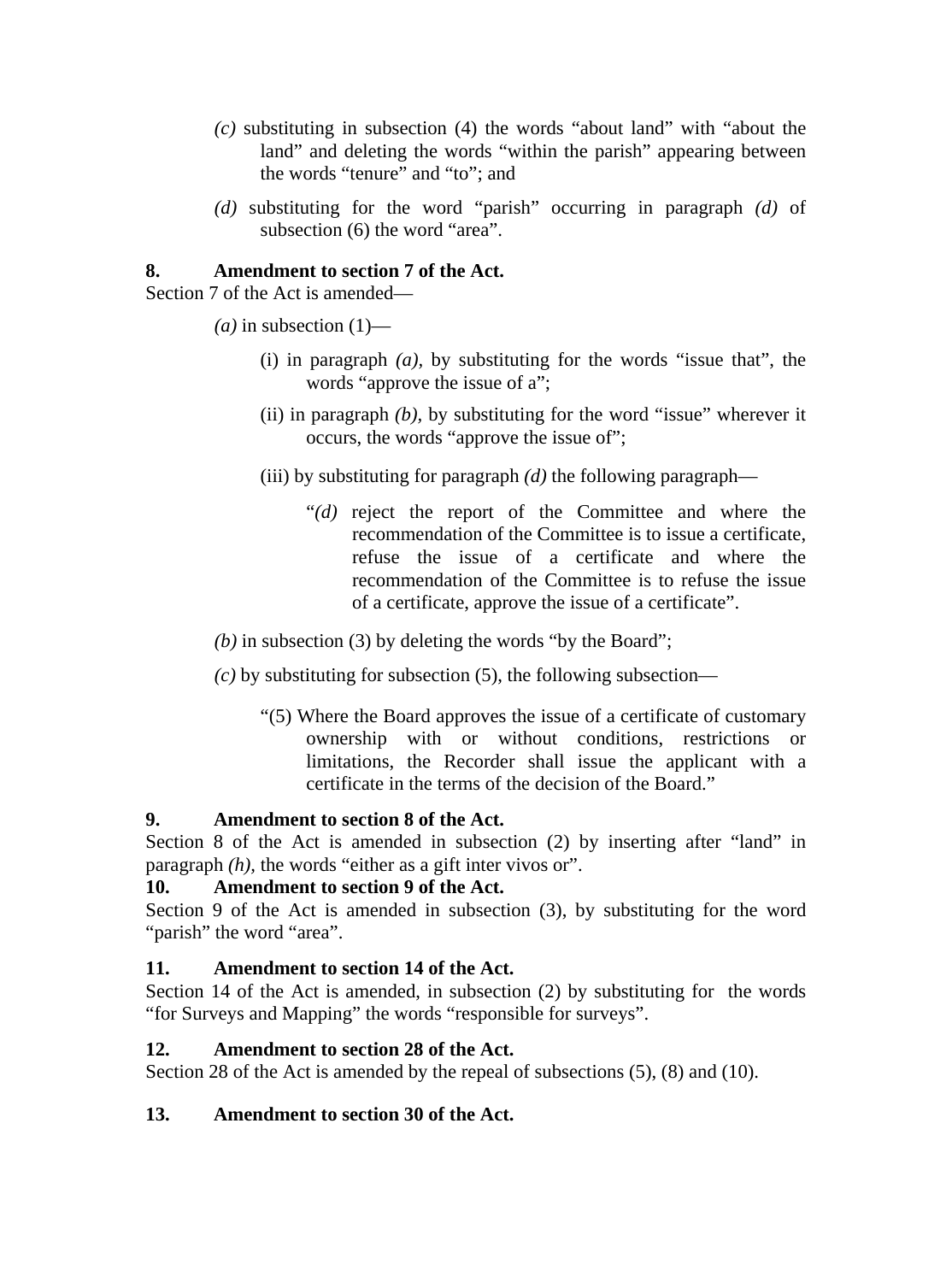Section 30 of the Act is amended by inserting immediately after subsection (3), the following subsection—

> "(4) Where, after a period of not less than three months, the Mediator certifies that he or she is unable to assist the parties to reach an agreement under this section or the parties or any one of them declines to make use of the services of the Mediator, either party may appeal to the Land Tribunal and the Land Tribunal may make such order as it thinks fit but if the Land Tribunal determines that the occupation of land to which this section refers should come to an end, it shall give not less than one year's notice to the occupant of the land to vacate that land."

## **14. Amendment to section 31 of the Act.**

Section 31 of the Act is amended—

*(a)* by substituting for subsection (3) the following—

"(3) The tenant by occupancy shall pay to the registered owner an annual nominal ground rent as shall, with the approval of the Minister, be determined by the Board.

(3a) The Minister shall, within sixty days after receipt of a request for approval under subsection (3), communicate his or her decision in writing to the Board.

(3b) Where the Minister makes no communication of his or her decision after the expiration of the period prescribed in subsection (3a), it shall be deemed that the approval has been given.

(3c) For purposes of this section, nominal ground rent shall mean reasonable ground rent—

(i) taking into consideration the circumstances of each case; and

(ii) in any case, of a non-commercial nature";

- *(b)* by the repeal of subsection (5);
- *(c)* in subsection (6) by substituting for the words "owner shall" the words "owner may"; and

*(d)* by the repeal of subsection (8).

#### **15. Amendment to section 33 of the Act.**

Section 33 of the Act is amended by substituting for subsection (9) the following—

"(9) The Recorder shall notify the Registrar of the issue of a certificate of occupancy and an encumbrance to that effect shall be endorsed on the certificate of title by the Registrar".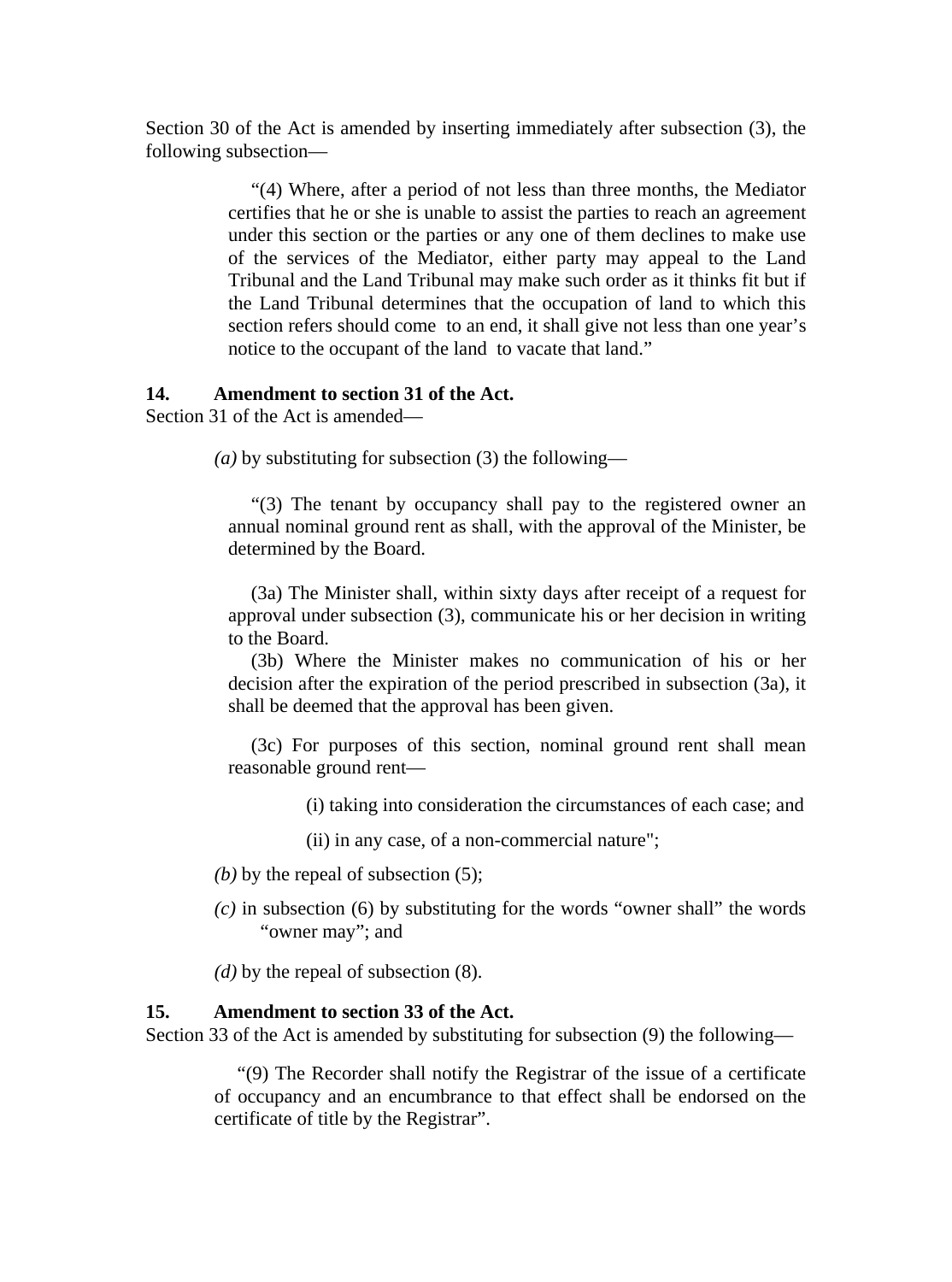## **16. Amendment to section 34 of the Act.**

Section 34 of the Act is amended—

*(a)* by substituting for subsection (1), the following—

"(1) A tenant by occupancy may, in accordance with the provisions of this section, assign, sublet or sub-divide the tenancy with the consent of the land owner".

- *(b)* in subsection (5) by inserting immediately after "refusal" the words "or the conditions, as the case may be";
- *(c)* in subsection (6) by repealing the words "the conditions or as the case may be".

## **17. Amendment to section 37 of the Act.**

Section 37 of the Act is amended by inserting immediately after subsection (5) the following—

> "(6) A tenant by occupancy or a registered owner of land who is aggrieved by the decision of the Board or valuation of the appointed valuer under paragraph (iii) of subsection (4) may appeal to the District Land Tribunal."

## **18. Repeal of section 38 of the Act.**

Section 38 of the Act is repealed.

## **19. New section 38A of the Act.**

The Act is amended by inserting immediately after section 38 the following new section—

## **"38A. Security of occupancy**

(1) Every spouse shall enjoy security of occupancy on family land.

(2) The security of occupancy prescribed under subsection (1) means a right to have access to and live on family land.

(3) For the purposes of subsection (2), the spouse shall in every case have a right to use the family land and give or withhold his or her consent to any transaction referred to in section 39, which may affect his or her rights.

(4) In this section—

"family land" means land—

- *(a)* on which is situated the ordinary residence of a family;
- *(b)* on which is situated the ordinary residence of the family and from which the family derives sustenance;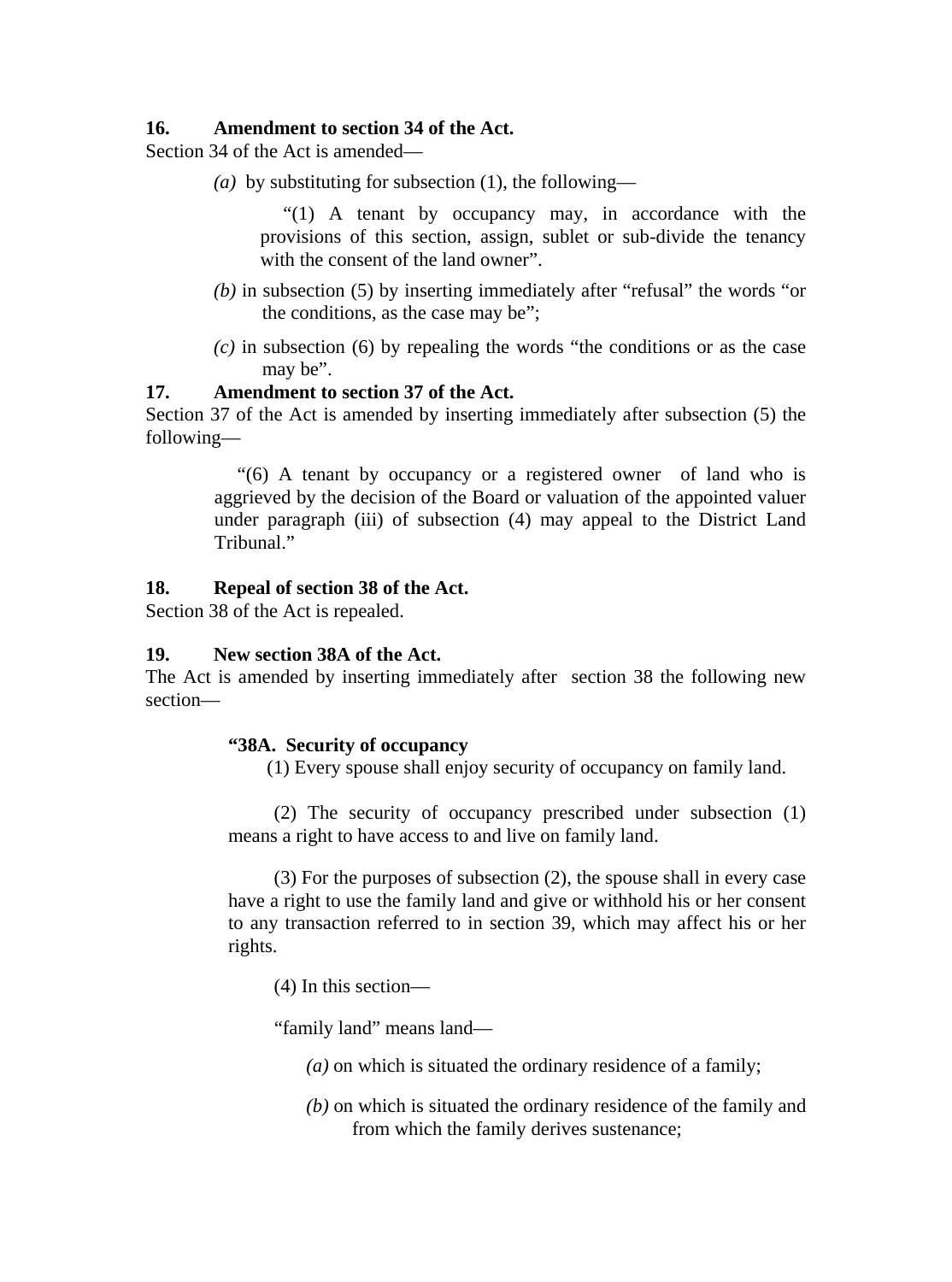- *(c)* which the family freely and voluntarily agrees shall be treated to qualify under paragraph *(a)* or *(b)*; or
- *(d)* which is treated as family land according to the norms, culture, customs, traditions or religion of the family;
- "ordinary residence" means the place where a person resides with some degree of continuity apart from accidental or temporary absences; and a person is ordinarily resident in a place when he or she intends to make that place his or her home for an indefinite period;

"land from which a family derives sustenance" means—

- *(a)* land which the family farms; or
- *(b)* land which the family treats as the principal place which provides the livelihood of the family; or
- *(c)* land which the family freely and voluntarily agrees, shall be treated as the family's principal place or source of income for food.

(5) For the avoidance of doubt, this section shall not apply to spouses who are legally separated."

## **20. Amendment to section 39 of the Act.**

Section 39 of the Act is amended by substituting for it, the following—

### **"39. Restrictions on transfer of family land**

(1) No person shall—

- *(a)* sell, exchange, transfer, pledge, mortgage or lease any family land;
- *(b)* enter into any contract for the sale, exchange, transfer, pledging, mortgage or lease of any family land; or
- *(c)* give away any family land, inter vivos, or enter into any other transaction in respect of family land;

except with the prior consent of his or her spouse.

(2) The consent required under subsection (1) shall be in the manner prescribed by regulations made under this Act.

(3) Subsection (1) of this section shall not apply to any transfer of land by the mortgagee in exercise of powers under the mortgage.

(4) Where any transaction is entered into by a purchaser in good faith and for value without notice that subsection (1) of this section has not been complied with, the transaction shall be void but the purchaser shall have the right to claim from any person with whom he or she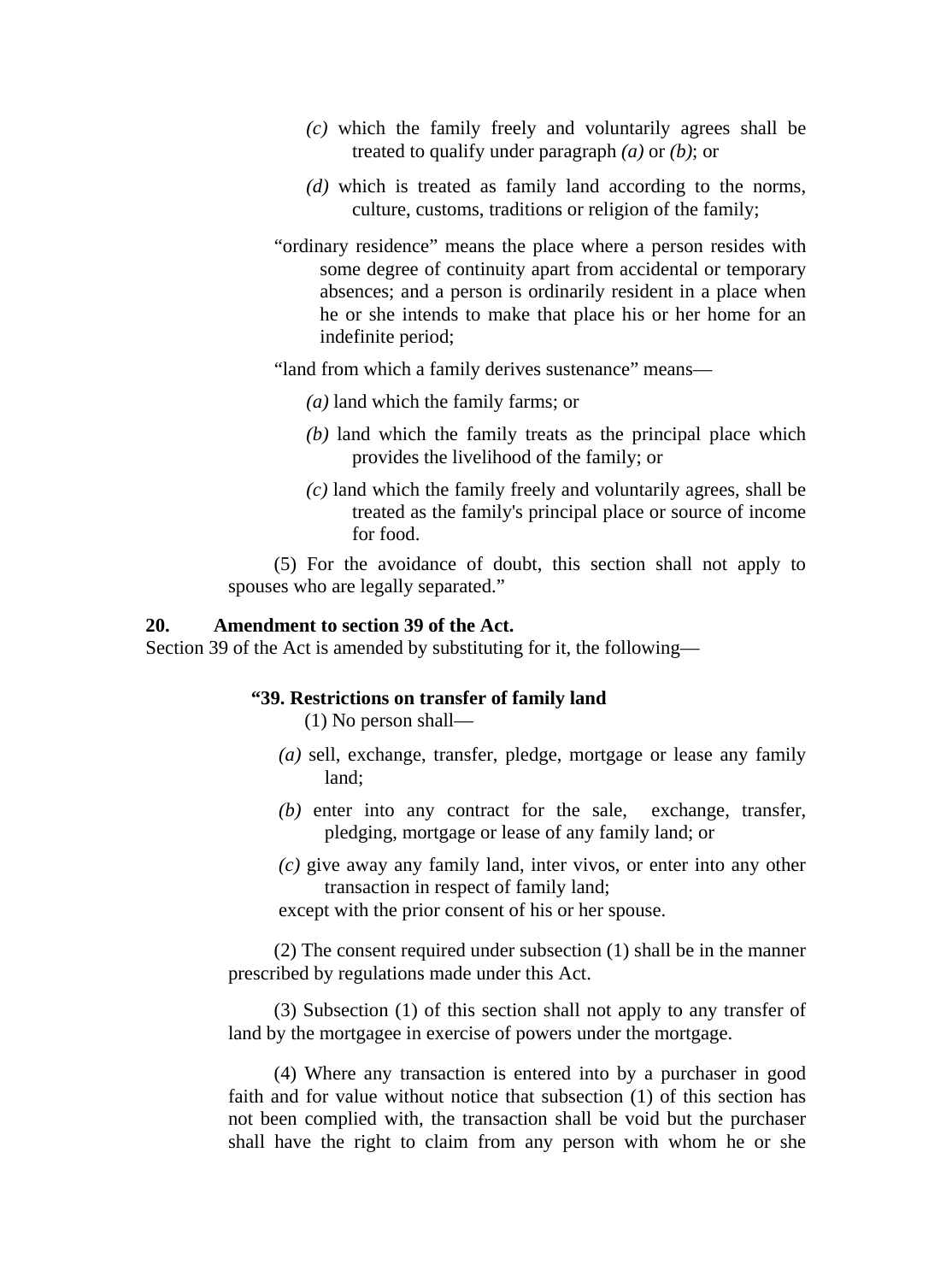entered into the transaction, any money paid or any consideration given by him or her in respect of the transaction.

(5) A consent referred to in subsection (1) shall not be unreasonably withheld.

(6) Where the consent required by subsection (1) is withheld, a person aggrieved by the withholding of the consent may appeal to the Land Tribunal and the Tribunal shall require the spouse to show cause why the spouse cannot give consent and may, in its discretion, dispense with the consent.

(7) A spouse, not being the owner of the land to which subsection (1) applies, may lodge a caveat on the certificate of title, certificate of occupancy or certificate of customary ownership of the person who is the owner of the land to indicate that the property is subject to the requirement of consent under subsection (1).

(8) Notwithstanding subsection (2) of section 149 of the Registration of Titles Act, a caveat referred to in subsection (7) shall not lapse while the caveator's right to security of occupancy subsists.

(9) For purposes of subsection (4)—

"notice" means actual or constructive notice;

"purchaser" means a grantee, lessee, sub-lessee, assignee, mortgagee, chargee or other person who acquires an estate or an interest or right in the land".

### **21. Amendment to section 40 of the Act.**

Section 40 of the Act is amended—

*(a)* by substituting for subsection (5) the following subsection—

"(5) For the avoidance of doubt, any non-citizen who immediately before the coming into force of the Constitution held land as lessee on conversion within the meaning of the Land Reform Decree, 1975 shall be deemed to have continued to hold a lease for ninety nine years from the first day of June, 1975."

*(b)* by substituting for subsection (6) the following—

"(6) Any citizen who holds land under freehold or mailo tenure and who ceases to be a citizen of Uganda, shall by virtue of ceasing to be a citizen, cease to hold land under freehold or mailo tenure and any such tenure shall automatically and without any other legal requirement than this subsection, be converted into a lease for a period of ninety nine years from the date of that person ceasing to be a citizen of Uganda".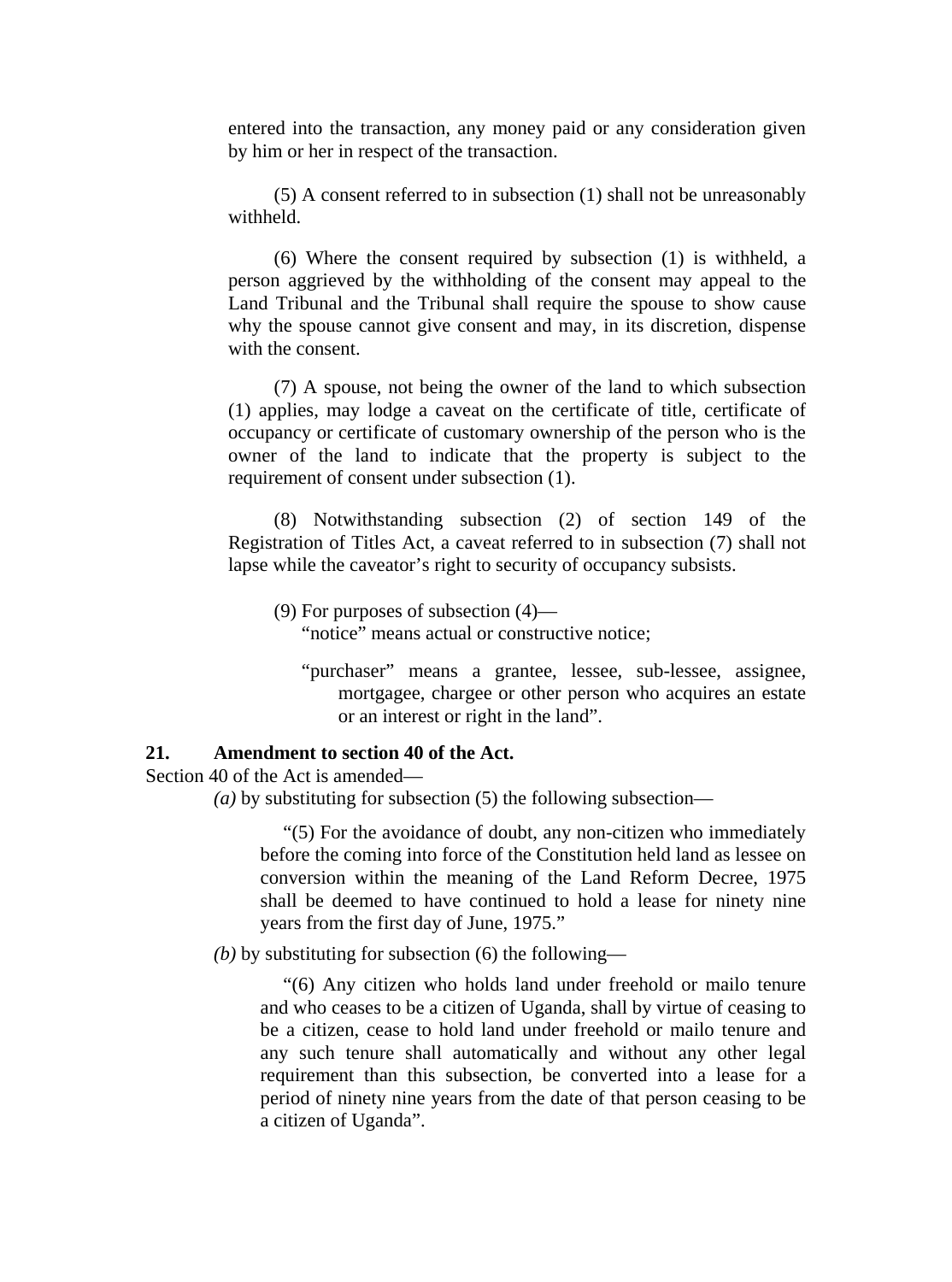*(c)* in subsection (8) by substituting for the words "majority who" in paragraph *(b)* the words "majority of members who".

## **22. Amendment to section 41 of the Act.**

Section 41 of the Act is amended—

*(a)* by substituting for subsection (2) the following—

"(2) Subject to the provisions of this section, the Commission shall be responsible for the management of the Fund, and may contract out the management of any part of the Fund to an organisation in the public or private sector; but no such contract shall absolve the Commission from the responsibility of management.";

- *(b)* in subsection (4) by substituting for paragraph *(d)* the following—
	- "*(d)* to assist persons to acquire titles under this Act in accordance with a prescribed scheme".

PART IV—AMENDMENTS TO PART IV OF THE ACT.

## **23. Amendment to section 52 of the Act.**

Section 52 of the Act is amended in subsection (3) by substituting for the words—

"Any instrument or contract other than an instrument which does not require to be under seal" the words—

"Any instrument or contract which does not require to be under seal".

## **24. Amendment to section 57 of the Act.**

Section 57 of the Act is amended by inserting at the beginning of paragraph *(d)* of subsection (1) the words "at least".

## **25. Amendment to section 59 of the Act.**

Section 59 of the Act is amended by—

*(a)* substituting for subsection (6) the following—

"(6) Each District shall have a District Land Office, which shall provide technical services through its own staff, or arrange for external consultants to the Board.";

*(b)* deleting subsection (7).

## **26. Amendment to section 63 of the Act.**

Section 63 of the Act is amended by substituting for subsection (2) the following—

> "(2) Members of the Board shall be remunerated and paid allowances out of the Consolidated Fund".

## **27. Replacement of section 64 of the Act.**

Section 64 of the Act is amended by substituting for it the following new section—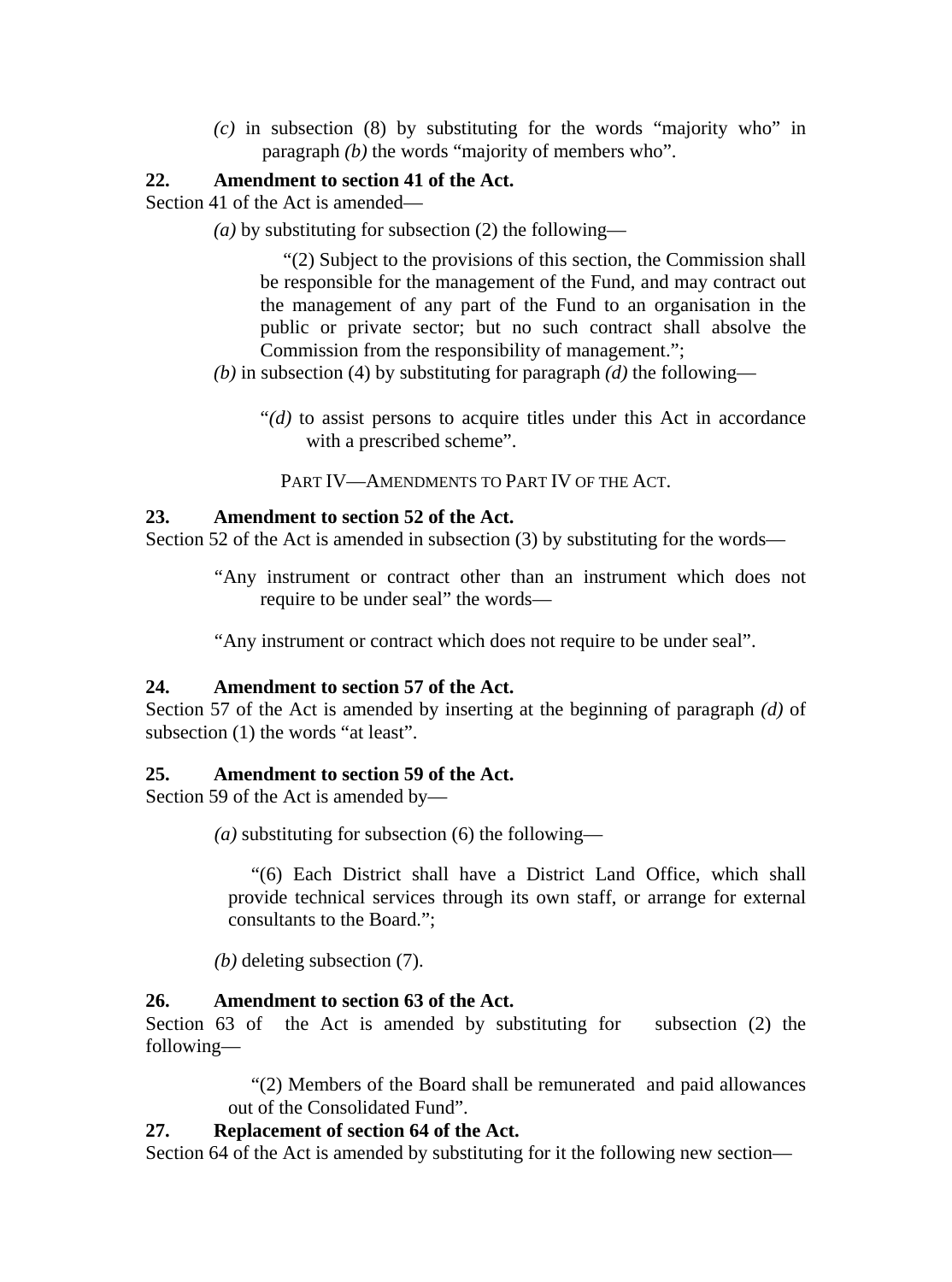## **"64. Establishment of Land Committees**

 (1) A District Council, on the advice of the Sub-county or Division Council, may, in accordance with this section, appoint a Land Committee at Sub-County or Division level which shall exercise the functions conferred on a Committee by this Act or any other law.

(2) A Committee appointed under this section shall consist of a Chairperson and four other persons who shall serve on a part time basis.

(3) A person holding office as a member of a local government council shall relinquish that office upon appointment as a member of a Committee.

(4) A member of a Committee shall hold office for a period of three years and is eligible for re-appointment for one further term.

(5) A District Council may terminate the appointment of a member of a Committee for his or her inability to perform the functions of his or her office, or for good cause.

(6) In determining whether to appoint a Committee, the District Council shall have regard to—

- *(a)* any request from any of the areas referred to in subsection (1) for which a Committee may be appointed and in particular, whether any request is for a Committee to be appointed to perform the functions allocated to a Committee in Part II of this Act;
- *(b)* the extent of the demand, if any, from the people within the areas referred to in subsection (1) for any of the services which they may apply for under Part II of this Act;
- *(c)* whether any of the areas referred to in subsection (1) indicate that they are prepared to assist in the funding of the Committee;
- *(d)* the opinions of any of the bodies referred to in subsection (1), on whose recommendation the District Council is to appoint the members of a Committee;
- *(e)* the state of the finances of the District Council;
- *(f)* the economic and social benefits of appointing and costs of not appointing a Committee in any particular area; and
- *(g)* any advice and guidance from the Ministry responsible for local government which shall, before issuing any such advice and guidance, consult with and take account of, the views of the Ministry responsible for land.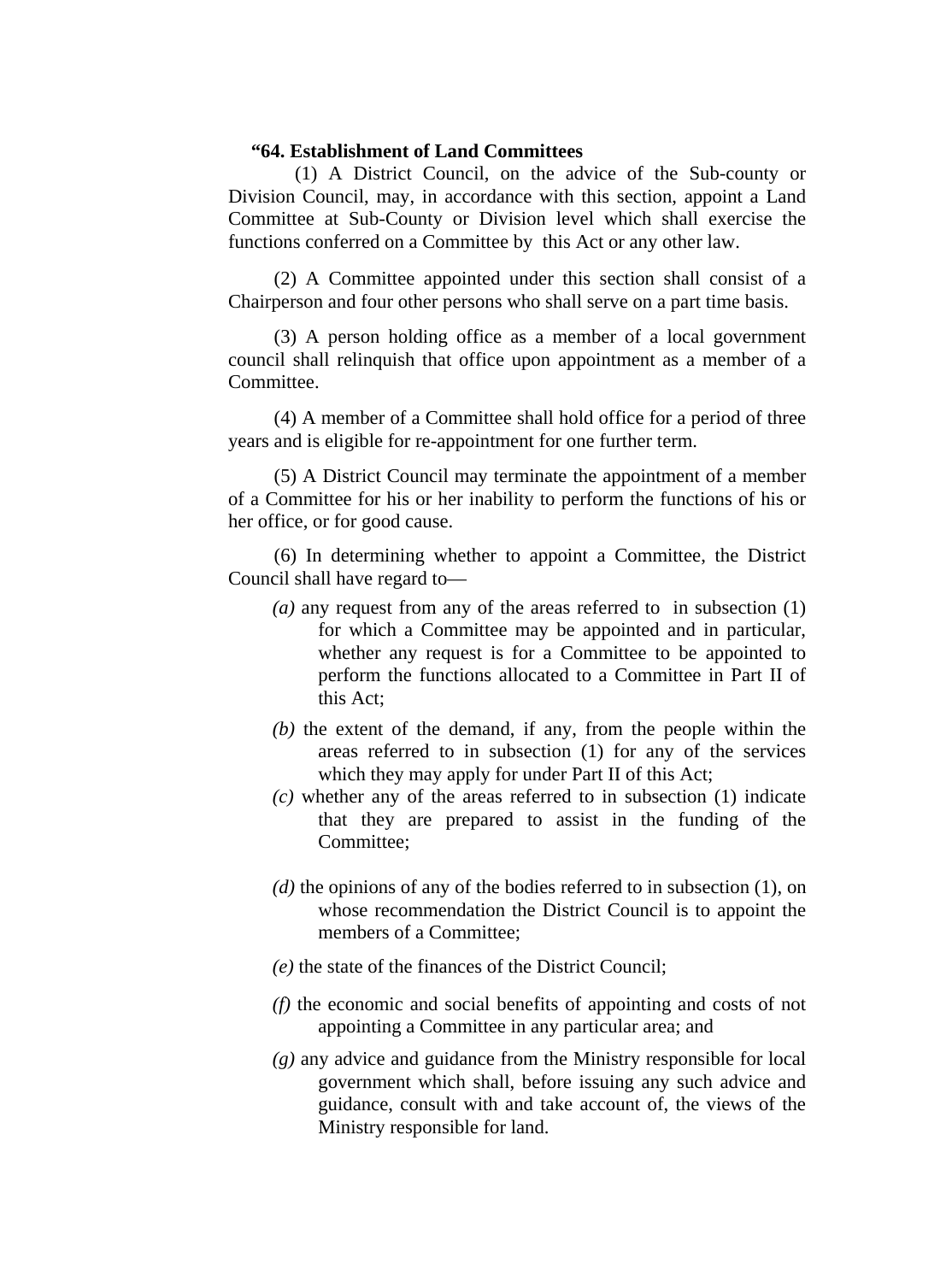(7) A Committee shall assist the Board in an advisory capacity on matters relating to land including ascertaining rights in land and shall perform any other functions conferred on it by this Act or any other law.

(8) Where a Committee has been appointed, it may, with the agreement of the parties to a dispute about land, act as a Mediator in that dispute and when acting as a Mediator, a Committee shall have all the functions of a Mediator set out in section 89 of this Act and as may be prescribed."

## **28. Amendment to section 68 of the Act.**

Section 68 of the Act is amended—

- $(a)$  in subsection (1), by substituting for the words— "sections 4" the words-"section 7"
- *(b)* by substituting for subsection (4) the following—

"(4) A copy of each certificate referred to in subsection (2) shall be deposited with the Board which shall accordingly lodge it as an encumbrance on the respective title".

PART V—AMENDMENTS TO PART V OF THE ACT.

### **29. Amendment to section 74 of the Act.**

Section 74 of the Act is amended—

*(a)* by substituting for subsection (1) the following—

"(1) There shall be a tribunal in each district to be known as the District Land Tribunal, which shall consist of a Chairperson and two other members, and which shall sit from time to time to hear and determine disputes concerning land matters within the district.";

- *(b)* in subsection (3), by substituting for the words "A member of the Tribunal shall be a person" the words "The other members of the Tribunal shall be persons".;
- *(c)* by inserting immediately after subsection (6) the following new subsections—

"(7) The Chairperson of a District Land Tribunal shall be appointed on a full-time basis.

(8) The other members of the Tribunal shall be appointed on a part-time basis."

### **30. New section 76A of the Act.**

The Act is amended by inserting immediately after section 76 the following new section—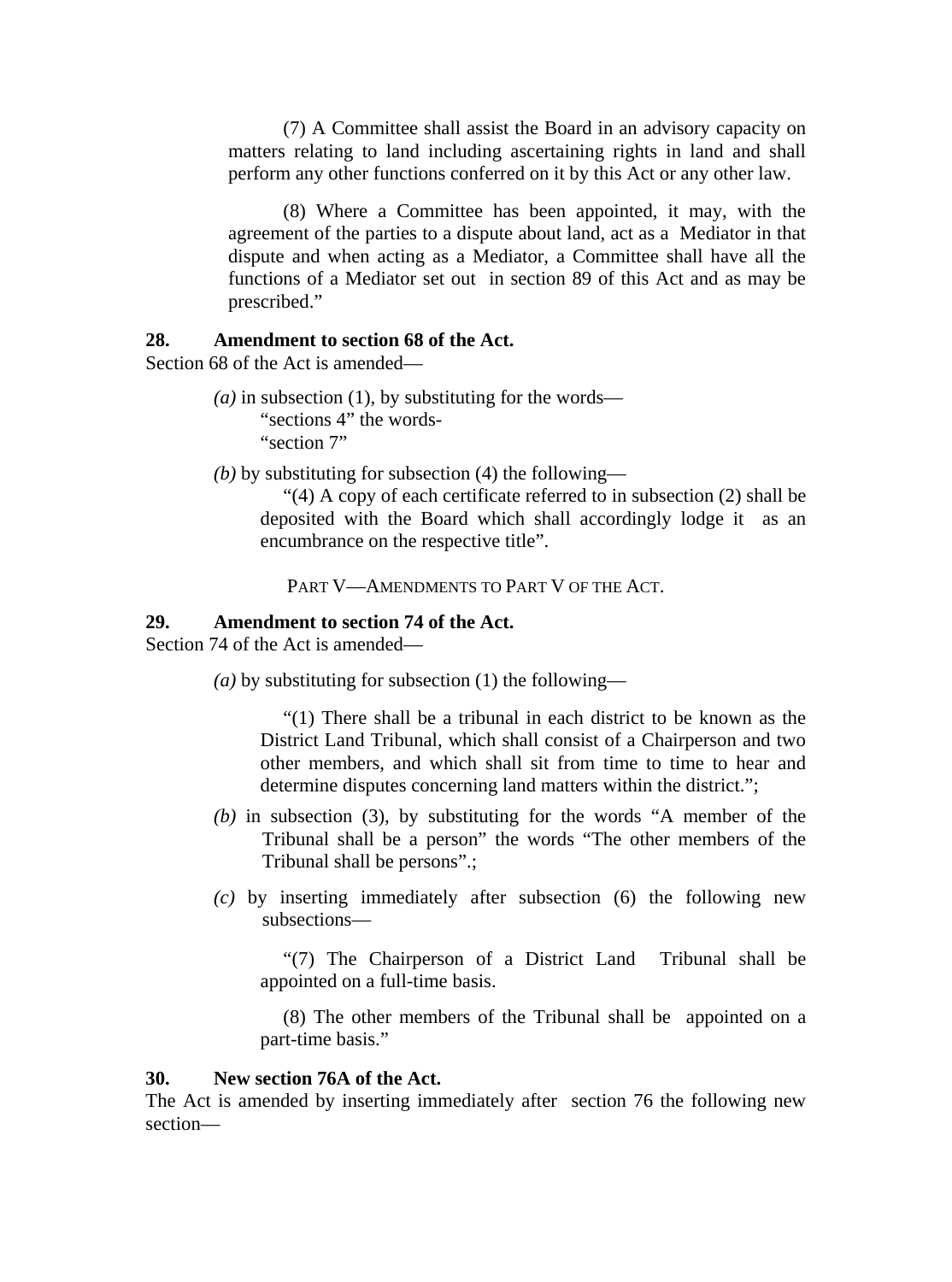### **"76A. Modification of Cap. 8.**

(1) Notwithstanding the provisions of sections 5, 7 and 29 of the Executive Committees (Judicial Powers) Act, the Parish or Ward Executive Committee Courts shall be the courts of first instance in respect of land disputes.

(2) Notwithstanding the provisions of sections 28 (2) *(c)* of the Executive Committees (Judicial Powers) Act, appeals on land matters from Division or Sub-County Executive Committee Courts shall lie to the respective District Land Tribunal and from the latter to the High Court and accordingly section 28(2) *(c)* of that Act shall not apply under this Act."

### **31. Amendment to section 76 of the Act.**

Section 76 of the Act is amended—

- (*a*) by substituting for paragraph  $(c)$  of subsection (1), the following—
	- "*(c)* determine disputes as the court of first instance in all land matters where the subject matter does not exceed two thousand five hundred currency points;";
- *(b)* by deleting paragraph *(d)* of subsection (1);
- *(c)* in subsection (2), by deleting the words "all the powers of a Magistrate's Court Grade I granted under the Magistrate's Courts Act and shall, in addition and in so far as it is not provided for in that Act, have"; and
- *(d)* by substituting for subsection (3) the following—

"(3) Notwithstanding subsection (1) of this section, a District Land Tribunal shall not make an order for cancellation of entries in a certificate of title and vesting title, but shall refer such cases to the High Court for the necessary consequential orders."

## **32. Amendment to section 78 of the Act.**

Section 78 of the Act is amended by deleting subsection (2).

### **33. Amendment to section 79 of the Act.**

Section 79 of the Act is amended by substituting for it the following—

### **"79. Assistant Registrar of Land Tribunal**

(1) A District Land Tribunal shall have an Assistant Registrar who shall be a person qualified to be an advocate of the Courts of Judicature.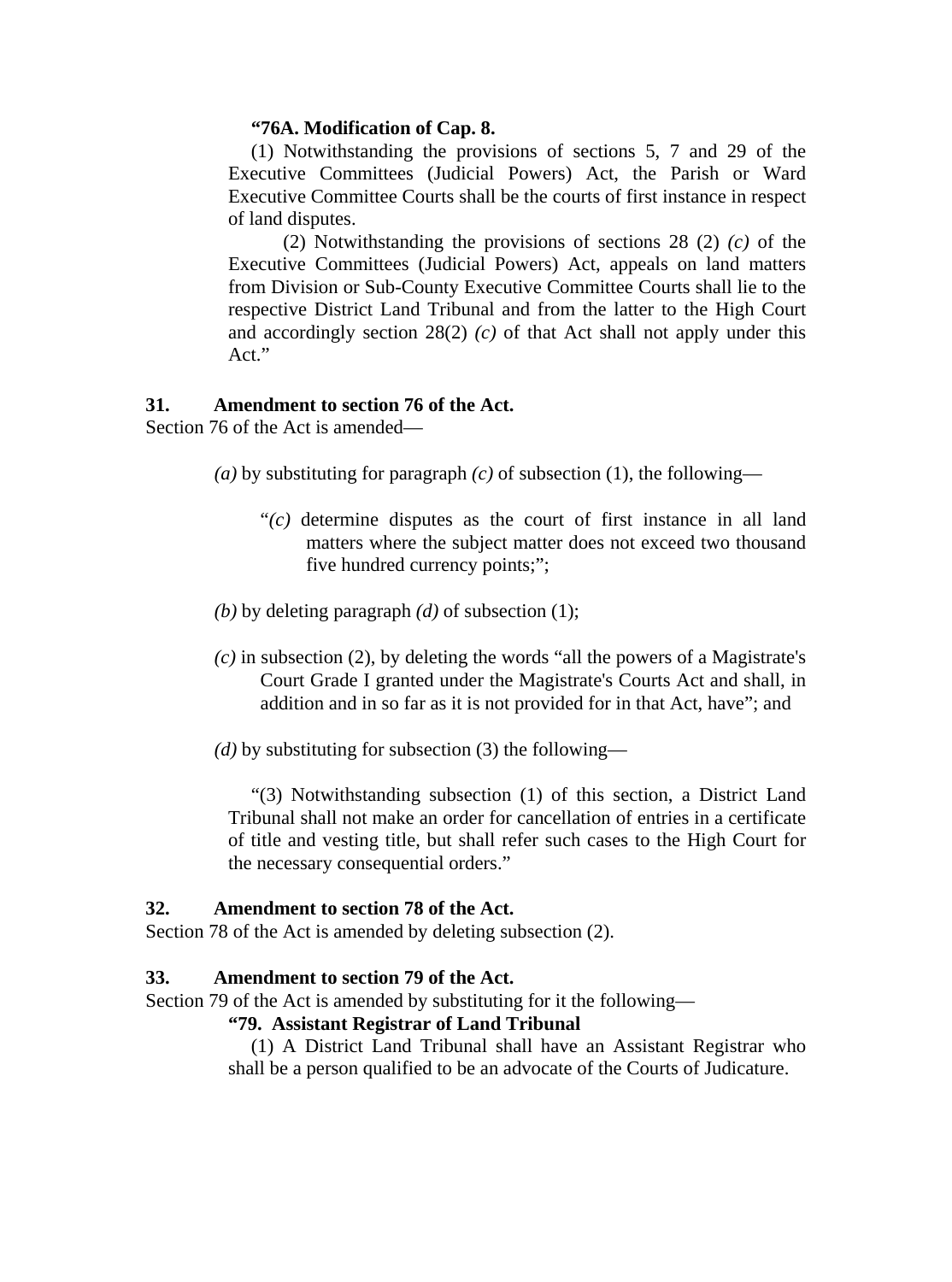(2) The Assistant Registrar shall be in charge of the Registry of the District Land Tribunal and in particular shall carry out the following functions—

- *(a)* receive and register applications, notices of decisions and all documents or things relating to applications;
- *(b)* issue and serve notices and summons of the Tribunal;
- *(c)* issue interim orders in the absence of the Chairperson;
- *(d)* keep all documents, books, things or records of the proceedings of the Tribunal;
- *(e)* taxation of costs; and
- *(f)* perform such other functions as the District Land Tribunal may direct.

(3) In the exercise of his or her functions under this section, the Assistant Registrar shall comply with the advice and guidance of the Registrar of District Land Tribunals under section 80A of this Act."

#### **34. Insertion of new sections 79A-79D.**

The Act is amended by inserting immediately after section 79 the following new sections—

#### **"79A. Registration of Land Tribunals**

(1) There shall be a Registrar of the District Land Tribunals who shall co-ordinate and monitor the activities of the District Land Tribunals.

(2) A person shall not be qualified to be appointed a Registrar unless he or she is qualified to be appointed as a Registrar of the High Court.

#### **79B. Management of administrative affairs of Tribunal**

(1) A Chairperson of a District Land Tribunal shall be responsible for the administration of the Tribunal.

(2) In the administration of the Tribunal, the Chairperson shall be assisted by the Assistant Registrar of the Tribunal and such other officers and employees as may be necessary for the efficient discharge of the Tribunal's functions.

### **79C. Existing Officers**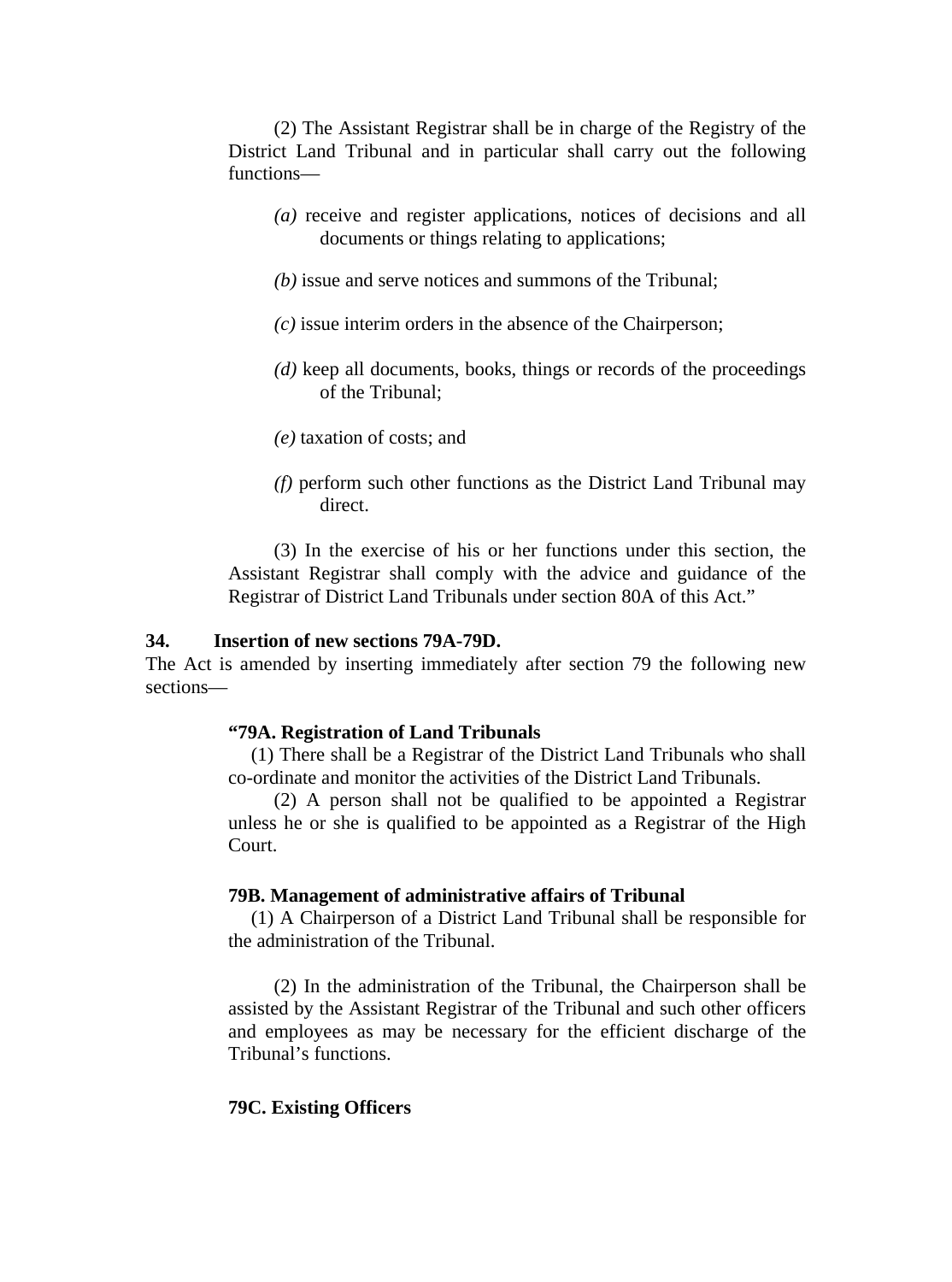(1) A Secretary of a District Land Tribunal appointed before the commencement of this section shall be deemed to be a duly appointed officer acting under the equivalent office under this Act.

(2) For the avoidance of doubt, subject to the provisions of this Act, every person who immediately before the commencement of this section held or was acting in any office established by or by virtue of this Act, so far as it is consistent with the provisions of this section, shall be taken to have been appointed as from the coming into force of this section, to hold or act in the equivalent office under this Act.

### **79D. Supervisory powers over land tribunals**

(1) The general powers of supervision over Land Tribunals and the office of the Registrar of Land Tribunals under this Act shall be exercised by the Chief Registrar of the High Court.

(2) All assets, liabilities and monies for the operation of Land Tribunals and the office of the Registrar of Land Tribunals shall be appropriated through the Secretary to the Judiciary.

(3) All assets, liabilities and monies for the operation of Land Tribunals held under the management of the Ministry responsible for lands by virtue of the provisions of this Act, as they stood at the commencement of this section, shall be transferred to the Secretary to the Judiciary."

#### **35. Repeal.**

Sections 80, 81, 82, 83, 84, 85, 86, and 87 (2) of the Act are repealed.

#### **36. Amendment to section 89 of the Act.**

Section 89 of the Act is amended by substituting for subsection (1) the following—

"(1) There shall be one or more Mediators in each District who shall be appointed by the District Land Tribunal and the appointment shall be on an ad hoc basis."

PART VI—MISCELLANEOUS AMENDMENTS.

### **37. Amendment to section 91 of the Act**.

Section 91 of the Act is amended—

*(a)* by substituting for subsection (2), the following subsection—

"(2) The Commissioner shall, where a certificate of title or instrument—

*(a)* is issued in error;

*(b)* contains a wrong description of land or boundaries;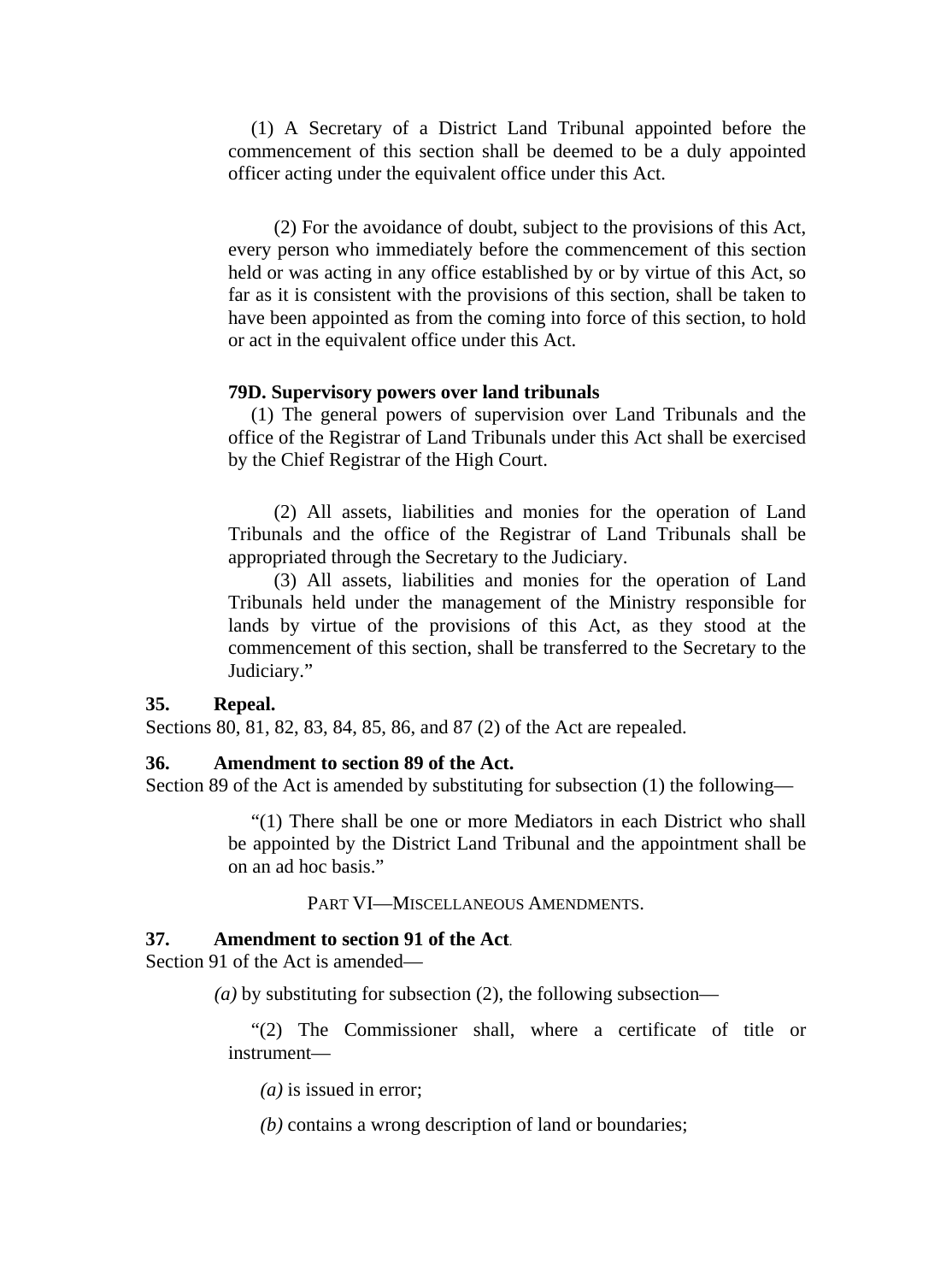*(c)* contains an entry or endorsement made in error;

*(d)* contains an illegal endorsement;

*(e)* is illegally or wrongfully obtained; or

*(f)* is illegaly or wrongfully retained;

give not less than twenty one day's notice, of the intention to take the appropriate action, in the prescribed form to any party likely to be affected by any decision made under this section"; and

*(b)* by inserting immediately after subsection (2), the following new subsections—

"(2a) The Commissioner shall conduct a hearing, giving the interested party under subsection (2) an opportunity to be heard in accordance with the rules of natural justice, but subject to that duty, shall not be bound to comply with the rules of evidence applicable in a court of law.

(2b) Upon making a finding on the matter, the Commissioner shall communicate his or her decision in writing to the parties, giving the reasons for the decision made, and may call for the duplicate certificate of title or instrument for cancellation, or correction or delivery to the proper party."

### **38. Amendment to section 93 of the Act.**

Section 93 of the Act is amended by substituting for subsection (1) the following—

"(1) The Minister may, by statutory instrument, make regulations for the better carrying into effect of the provisions of this Act, and such regulations shall be laid before Parliament within two months after publication in the *Gazette*."

### **39. Amendment to section 95 of the Act.**

Section 95 of the Act is amended—

*(a)* by substituting for subsection (7) the following—

"(7) In each district, until a District Land Tribunal is established and commences to operate under this Act, magistrates' courts shall continue to have jurisdiction in land matters as they had immediately before the commencement of this Act.";

*(b)* by inserting the following new subsection after subsection (8)—

"(9) Pending the survey and registration of land used or set aside for use by the Government or by any other public body before the coming into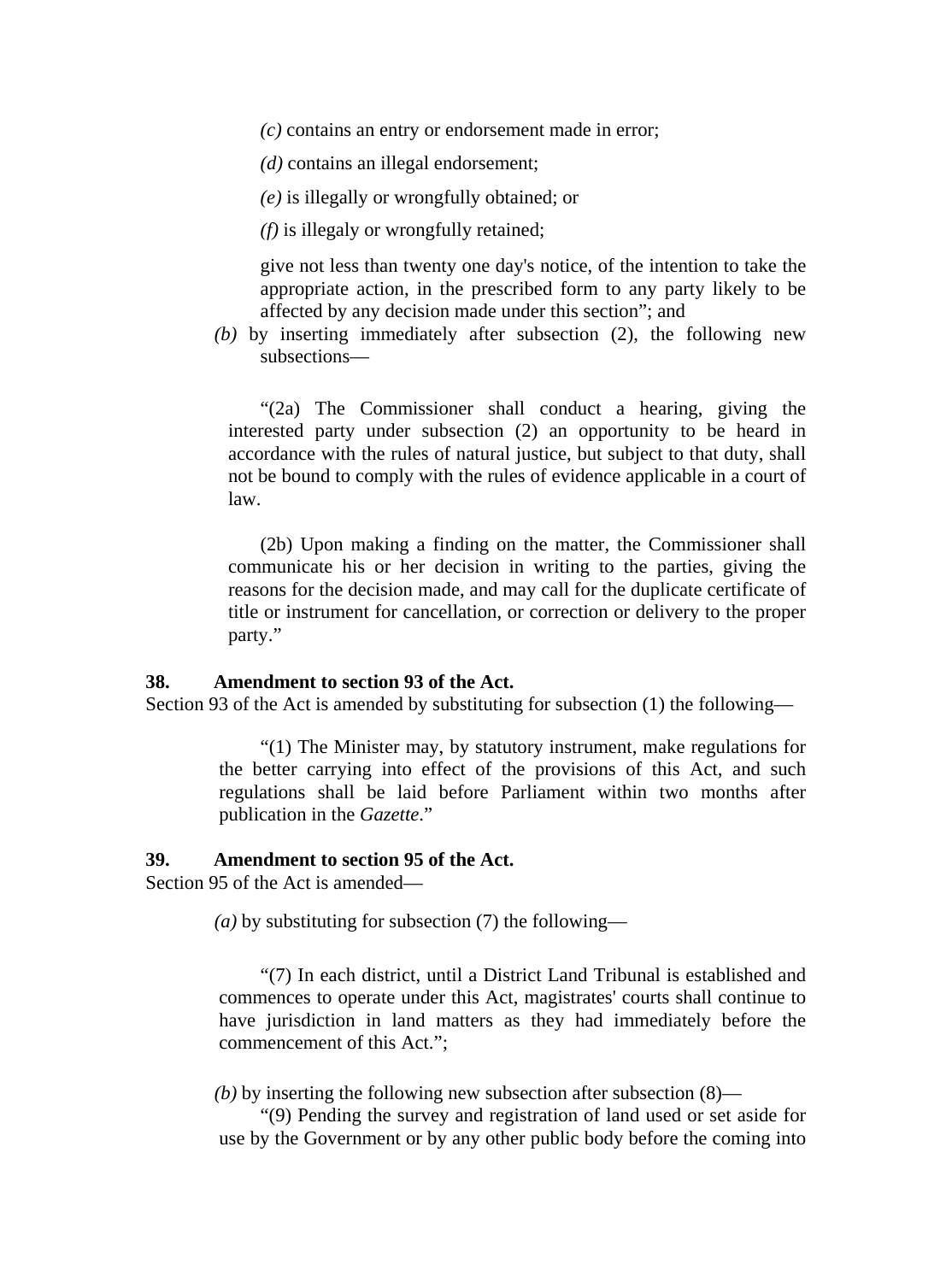force of this Act by or to the orders of the Commission, the land occupied or used by the Government or any other public body together with the reasonable curtilage to that land shall remain vested in the Commission for the same estate or interest as immediately before the enactment of this Act."

### **40. Miscellaneous amendments to the Act.**

The Act is amended by substituting for the reference to—

- *(a)* "Tribunal" or "Land Tribunal" a reference to "District Land Tribunal"; and
- *(b)* "Registrar of Titles", "Registrar" or "District Registrar of Titles", a reference to "Commissioner".

### **41. Amendment to Registration of Titles Act.**

The Registration of Titles Act is amended—

- *(a)* in section 2, by repealing the definition of "Registrar" and substituting the following definition in the appropriate place—
	- "Commissioner" means the Commissioner for Land Registration appointed under the provisions of section 4 of the Registration of Titles Act, and includes Assistant Commissioner, Principal Registrar of Titles, Senior Registrar of Titles, Registrar of Titles or District Registrar of Titles so appointed to the extent that he or she has been authorised to exercise or perform any power or duty conferred or imposed by this Act upon the Commissioner;";
- *(b)* by substituting for section 3 the following section—

### **"3. Appointment of officers**

(1) A Commissioner for Land Registration shall be appointed to have charge and control of the Office of Titles and to exercise the powers and perform the duties conferred or imposed upon the Commissioner for Land Registration by this or any other Act.

(2) There may be appointed Assistant Commissioners for Land Registration and such Registrars of Titles as may be required for the purposes of this Act.